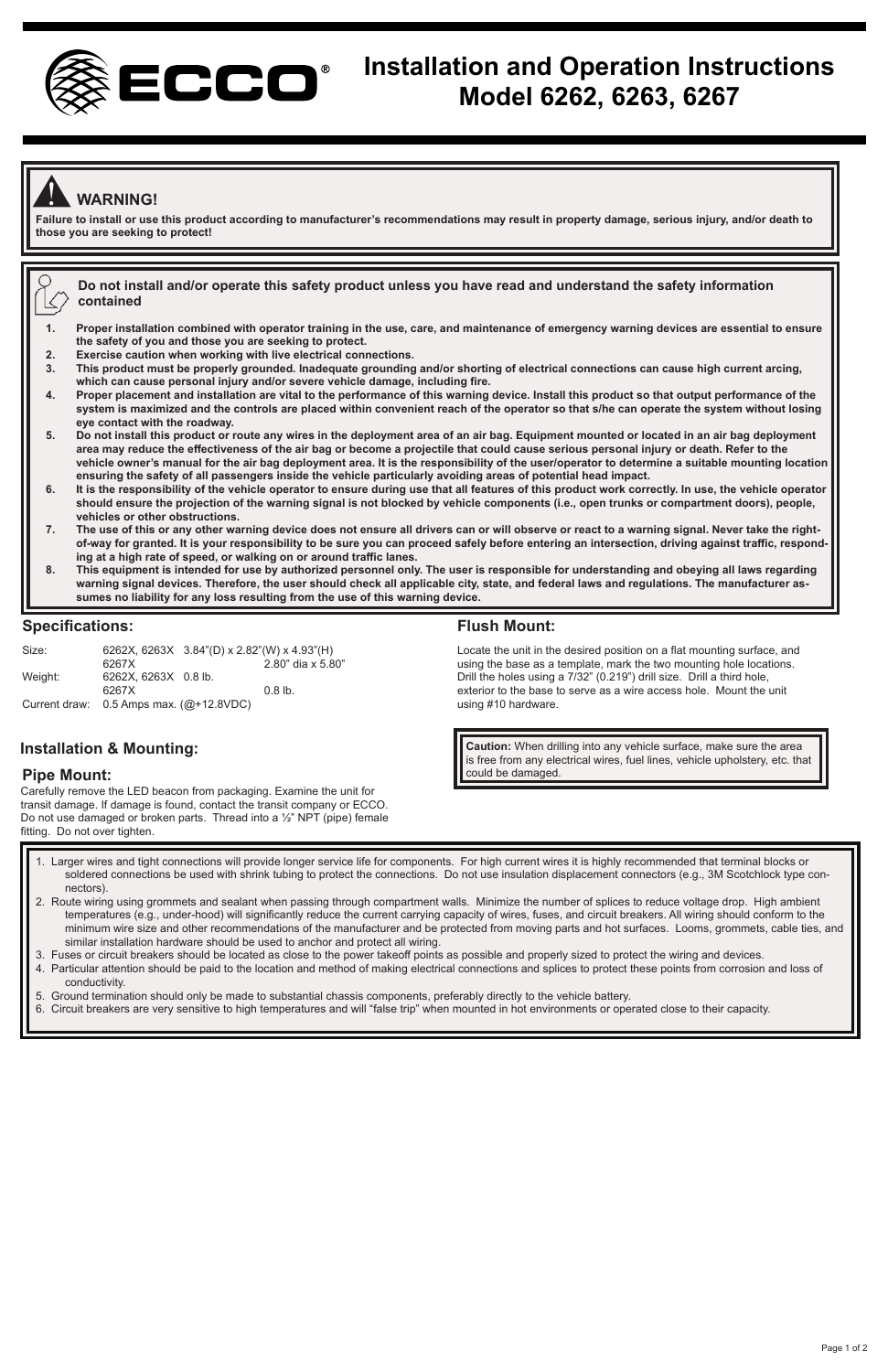#### **Wiring Instructions:**

The unit is designed for electrical systems from 12 to 80 VDC (9 to 86 VDC extremes). The wiring for all systems is:

Red Wire Positive (+) Black Wire Negative (-)

All wiring should be a minimum of 18 AWG. A 3-amp fuse in the positive line is required (see Figure 1). A switch may be used to control the on/off function of the LED beacon. Note: For model 6263, wires will come from bottom, not side as<br>Figure 1 shows. Still follow same wiring instructions.



 $\overline{\phantom{a}}$ **CAUTION: HIGH VOLTAGE.** Before servicing light, turn "OFF" power and wait five minutes.

#### **Maintenance & Troubleshooting:**

- 1. Most LED beacon failures, including intermittent or erratic operation as well as failure of operation can be traced to wiring or battery problems. Check all wiring, connections, fuse, switch, and battery voltage to insure that the correct voltage is reaching the LED beacon.
- 2. If this has not remedied the problem, return product to your local dealer for warranty replacement, or call ECCO Customer Service for assistance.

#### **Replacement Parts & Accessories:**

| <b>Description</b>  | <b>Part Number</b> |  |
|---------------------|--------------------|--|
| Lens, 4"            | R6260LX*           |  |
| Lens Gasket         | R6220GL            |  |
| <b>Branch Guard</b> | A6200BG            |  |

\*where X indicates color: A = Amber, B = Blue, C = Clear, G = Green,  $R = Red$ 

**NOTE: Operating the vehicle without the outer lens installed on the product may result in damage that will NOT be covered under warranty.**

Manufacturer Limited Warranty and Limitation of Liability:

Manufacturer warrants that on the date of purchase, this product will conform to Manufacturer's specifications for this product (which are available from the Manufacturer upon request). This Limited Warranty extends for sixty (60) months from the date of purchase.

DAMAGE TO PARTS OR PRODUCTS RESULTING FROM TAMPERING, ACCIDENT, ABUSE, MISUSE, NEGLIGENCE, UNAPPROVED MODIFICATIONS, FIRE OR OTHER HAZARD; IMPROPER INSTALLATION OR OPERATION; OR NOT BEING MAINTAINED IN ACCOR-<br>DANCE WITH THE MAINTENANCE PROCEDURES SET FORTH IN MANUFACTURER'S INSTALLATION AND OPERATING INSTRUC-TIONS VOIDS THIS LIMITED WARRANTY.

Exclusion of Other Warranties:

<u>ו</u>

MANUFACTURER MAKES NO OTHER WARRANTIES, EXPRESSED OR IMPLIED. THE IMPLIED WARRANTIES FOR MERCHANT-ABILITY, QUALITY OR FITNESS FOR A PARTICULAR PURPOSE, OR ARISING FROM A COURSE OF DEALING, USAGE OR TRADE PRACTICE ARE HEREBY EXCLUDED AND SHALL NOT APPLY TO THE PRODUCT AND ARE HEREBY DISCLAIMED, EXCEPT TO THE EXTENT PROHIBITED BY APPLICABLE LAW. ORAL STATEMENTS OR REPRESENTATIONS ABOUT THE PRODUCT DO NOT CONSTITUTE WARRANTIES.

Remedies and Limitation of Liability:

MANUFACTURER'S SOLE LIABILITY AND BUYER'S EXCLUSIVE REMEDY IN CONTRACT, TORT (INCLUDING NEGLIGENCE), OR UNDER ANY OTHER THEORY AGAINST MANUFACTURER REGARDING THE PRODUCT AND ITS USE SHALL BE, AT MANUFAC-TURER'S DISCRETION, THE REPLACEMENT OR REPAIR OF THE PRODUCT, OR THE REFUND OF THE PURCHASE PRICE PAID BY BUYER FOR NON-CONFORMING PRODUCT. IN NO EVENT SHALL MANUFACTURER'S LIABILITY ARISING OUT OF THIS LIMITED WARRANTY OR ANY OTHER CLAIM RELATED TO THE MANUFACTURER'S PRODUCTS EXCEED THE AMOUNT PAID FOR THE PRODUCT BY BUYER AT THE TIME OF THE ORIGINAL PURCHASE. IN NO EVENT SHALL MANUFACTURER BE LIABLE FOR LOST PROFITS, THE COST OF SUBSTITUTE EQUIPMENT OR LABOR, PROPERTY DAMAGE, OR OTHER SPECIAL, CONSEQUENTIAL, OR INCIDENTAL DAMAGES BASED UPON ANY CLAIM FOR BREACH OF CONTRACT, IMPROPER INSTALLATION, NEGLIGENCE, OR OTHER CLAIM, EVEN IF MANUFACTURER OR A MANUFACTURER'S REPRESENTATIVE HAS BEEN ADVISED OF THE POSSIBILITY OF SUCH DAMAGES. MANUFACTURER SHALL HAVE NO FURTHER OBLIGATION OR LIABILITY WITH RESPECT TO THE PRODUCT OR ITS SALE, OPERATION AND USE, AND MANUFACTURER NEITHER ASSUMES NOR AUTHORIZES THE ASSUMPTION OF ANY OTHER OBLIGATION OR LIABILITY IN CONNECTION WITH SUCH PRODUCT.

This Limited Warranty defines specific legal rights. You may have other legal rights which vary from jurisdiction to jurisdiction. Some jurisdic-

tions do not allow the exclusion or limitation of incidental or consequential damages.



833 West Diamond St Boise, Idaho 83705 Customer Service USA 800-635-5900 UK +44 (0)113 237 5340 AUS +61 (0)3 63322444 ECCOESG.com

> An ECCO SAFETY GROUP www.eccosafetygroup.com

©2012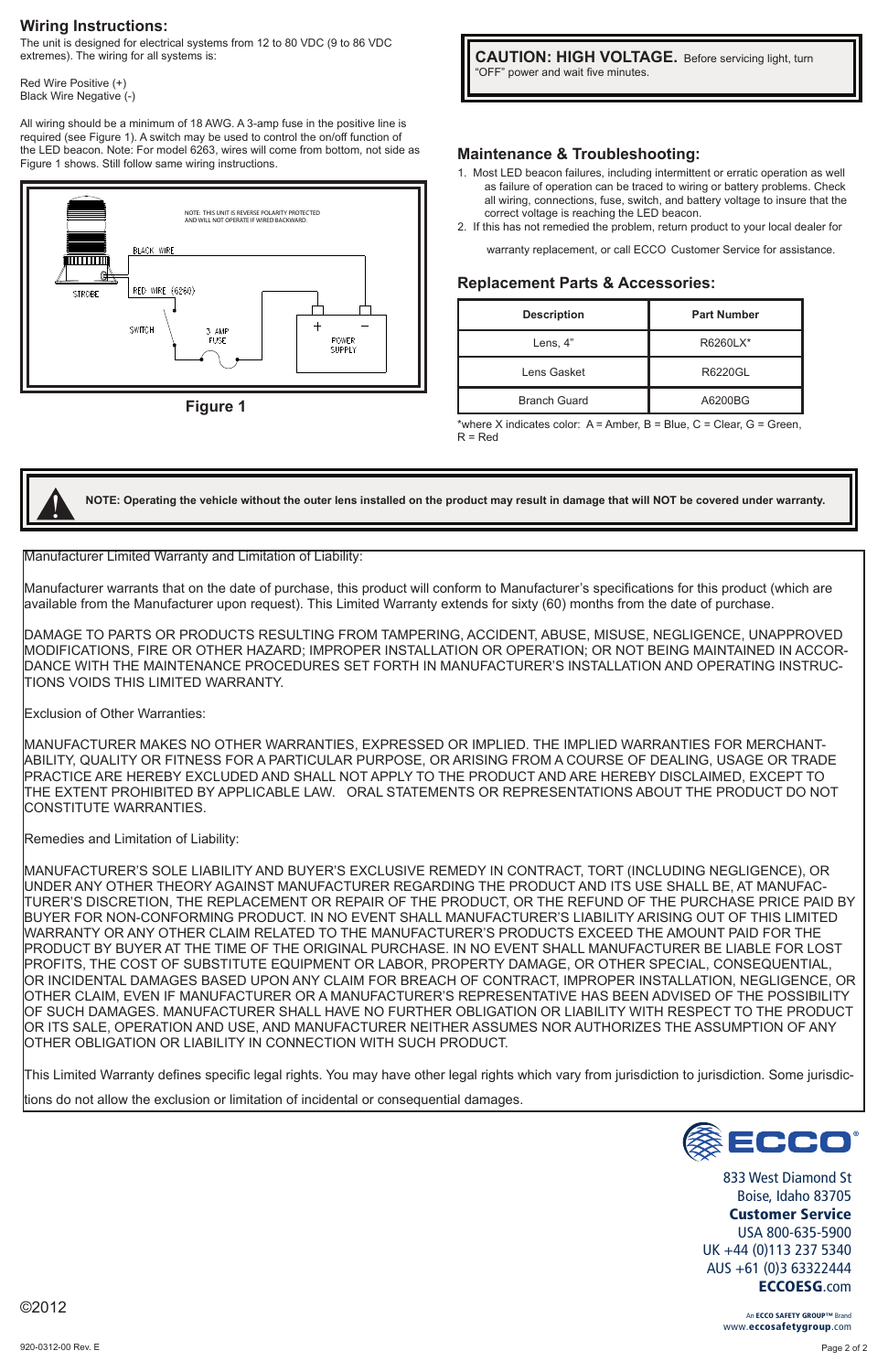

## **¡ADVERTENCIA!**

**En caso de no instalar ni utilizar este producto conforme a las sugerencias del fabricante se podrían ocasionar daños a la**  ! **propiedad, lesiones graves personales o el deceso del usuario y de las personas que se busca proteger.**



- **3. El producto deber conectarse a tierra adecuadamente. Una conexión incorrecta o cortocircuito en las conexiones eléctricas puede ocasionar arcos de alta tensión lo que, a su vez, puede producir heridas o daños a su vehículo y fuego inclusive.**
- **4. Para un buen desempeño del dispositivo de alerta, es de vital importancia que exista una instalación y una ubicación adecuadas. Instale este producto de modo que el rendimiento del sistema se maximice y los controles se ubiquen al alcance del operador, de esta manera éste podrá operar el sistema sin perder el contacto visual de la calzada.**
- **5. No instale el producto o fije algún cable en el área de despliegue de la bolsa de aire. Los equipos que se instalen o se coloquen en el área de despliegue de la bolsa de aire pueden reducir la efectividad de la bolsa, o convertirse en un proyectil que puede ocasionar heridas e incluso la muerte. Consulte el manual de usuario del vehículo acerca del área de despliegue de la bolsa de aire. Es responsabilidad del usuario/operador determinar una ubicación adecuada para la instalación, con el fin de garantizar la seguridad de todos los pasajeros dentro del vehículo y evitar particularmente las**
- **potenciales áreas de impacto de la cabeza. 6. Es responsabilidad del operador del vehículo asegurarse de que todas las características del producto funcionen correctamente durante su operación. Durante su operación, el operador del vehículo debe asegurarse de que la proyección de las señales de alerta no se encuentre bloqueada por componentes propios del vehículo (es decir, baúles o puertas abiertas), personas, vehículos u otras obstrucciones.**
- **7. El uso de este o cualquier otro dispositivo de alerta no garantiza que todos los conductores puedan observar o reaccionar a las señales de advertencia. Nunca subestime el derecho de paso. Es su responsabilidad asegurarse de que pueda proceder con seguridad antes de ingresar en una intersección, conducir en contra del tráfico o a alta velocidad, y caminar por o alrededor de carriles de circulación.**
- 8. Este equipo debe operarse solo por personal autorizado. El usuario es responsable de comprender y obedecer todas<br>Ias leyes con respecto a los dispositivos de señales de alerta. Por lo tanto, el usuario debe revisar toda **regulaciones aplicables tanto las correspondientes a la ciudad como las estatales y federales. El fabricante no asume ninguna responsabilidad por la pérdida como resultado del uso del dispositivo de alerta.**

#### **Especificaciones:**

| Tamaño                       | 6262X, 6263X | 9,75 cm (3,84 pulg) (Pr.) x 7,16<br>cm (2,82 pulg) (An) x 12,5 cm<br>$(4.93 \text{ pula}) (Al)$ |
|------------------------------|--------------|-------------------------------------------------------------------------------------------------|
|                              | 6267X        | 7,1 cm (2,80 pulg) de diám. x<br>14,7 cm (5,80 pulg)                                            |
| Peso:                        | 6262X, 6263X | 362 g. (0,8 libras)                                                                             |
|                              | 6267X        | 362 g. (0,8 libras)                                                                             |
| Consumo de corriente:<br>CC) |              | 0,5 amperes máx. (a +12,8 V                                                                     |

### **Montaje del tubo:**

Con cuidado, extraiga la baliza LED del embalaje. Inspeccione la unidad para detectar daños que se hubiesen producido durante el transporte. Si se detectan daños, comuníquese con la empresa de transporte o con ECCO. No utilice piezas dañadas o rotas. Enrosque en un accesorio hembra de 1,3 cm (½ pulg) NPT (tubo). No lo sobre apriete.

#### **Montaje al ras:**

Ubique la unidad en la posición deseada sobre una superficie de montaje plana y, usando la base como plantilla, marque los dos lugares para los orificios de montaje. Perfore los orificios con un taladro de 5,55 mm 7/32 pulg. (7/32 pulg). Perfore un tercer orificio, externo a la base, para que sirva como orificio para acceso al cable. Realice el montaje de la unidad con herrajes n.° 10.



UC)<br> **Instalación y montaje:**<br> **Instalación y montaje:** en activación: Al perforar cualquier superficie del vehículo, tapicería, etc. en el área que pudiesen dañarse.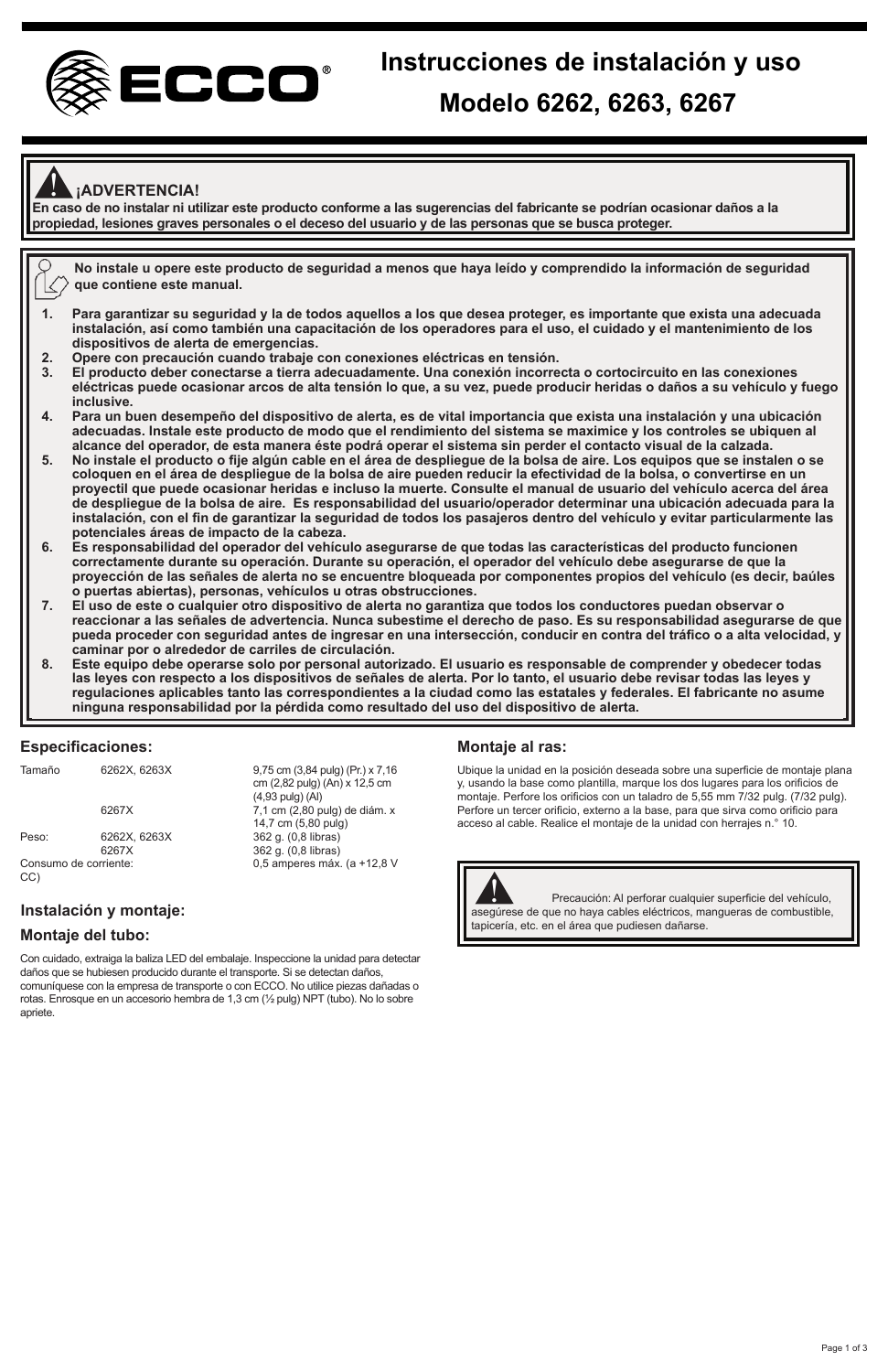- 1. Cables más grandes y conexiones más tirantes brindan mayor vida útil a los componentes. En el caso de cables de corriente intensa, se sugiere utilizar bloques de terminales o conexiones soldadas con empalmes termo contráctiles para proteger las conexiones. No utilice conectores de desplazamiento de aislamiento (por ej., los conectores tipo 3M Scotchlock).
- 2. Realice el trazado del cableado utilizando arandelas de goma y sellante al pasar por las paredes del compartimiento. Reduzca al mínimo la cantidad de separaciones para disminuir la caída de tensión. La temperatura ambiente elevada (por ej. debajo del capó) reduce bastante la capacidad de traslado de la corriente de los cables, fusibles y disyuntores. Todo el cableado debe cumplir con el tamaño de cable mínimo y con otras sugerencias del fabricante y estar protegido contra piezas móviles y superficies calientes. Se deben utilizar fundas, arandelas de goma, sujetacables y herrajes de instalación similares como anclaje y para proteger todo el cableado.
- 3. Los fusibles o disyuntores debe ubicarse lo más cerca posible de los tomacorrientes y deben tener el tamaño apropiado para proteger el cableado y los dispositivos.
- 4. Se debe prestar especial atención a la ubicación y al método de efectuar las conexiones y los empalmes eléctricos para proteger contra la corrosión y la pérdida de conductividad.
- 5. Los terminales a tierra solo deben colocarse en los componentes importantes del chasis, preferiblemente, directamente en la batería del vehículo.
- 6. Los disyuntores son muy sensibles a altas temperaturas y provocarán una desconexión falsa cuando se los coloque en entornos de alta temperatura o si se opera en forma cercana a su capacidad.

#### **Instrucciones del cableado:**

La unidad está diseñada para sistemas eléctricos de 12 a 80 V CC (9 a 86 V CC, valores extremos). El cableado de todos los sistemas es el siguiente:

Cable rojo positivo (+) Cable negro negativo (-)

Todo el cableado debe ser como mínimo 18 AWG. Se requiere un fusible de 3 amperes en la línea positiva (vea la figura 1). Se puede utilizar un interruptor para controlar la función de encendido-apagado de la baliza LED. Nota: Para el modelo 6263, los cables provienen de la parte inferior, no del lateral como se muestra en la figura 1. Aún así, siga las mismas instrucciones de cableado.



**Figura 1**



**PRECAUCIÓN: ALTA TENSIÓN** Antes de realizar el servicio de la luz, "DESCONECTE" la alimentación y espere cinco minutos.

#### **Mantenimiento y localización de fallas:**

- 1. La mayoría de los fallos de la baliza LED, que incluyen el funcionamiento intermitente o errático, pueden atribuirse a problemas en el cableado o en la batería. Compruebe todo el cableado, las conexiones, fusible, interruptor y tensión de la batería para asegurarse de que la baliza LED recibe la tensión correcta.
- 2. Si esto no soluciona el problema, devuelva el producto al distribuidor local para que efectúe un cambio bajo garantía, o bien comuníquese con el Servicio de atención al cliente ECCO para recibir asistencia.

#### **Accesorios y piezas de repuesto:**

| Descripción           | Número de pieza |
|-----------------------|-----------------|
| Lente, 4 pulg (10 cm) | R6260LX*        |
| Junta del lente       | R6220GL         |
| Protector tipo jaula  | A6200BG         |

\*la X indica color: A = ámbar, B = azul, C = transparente, G = verde, R = rojo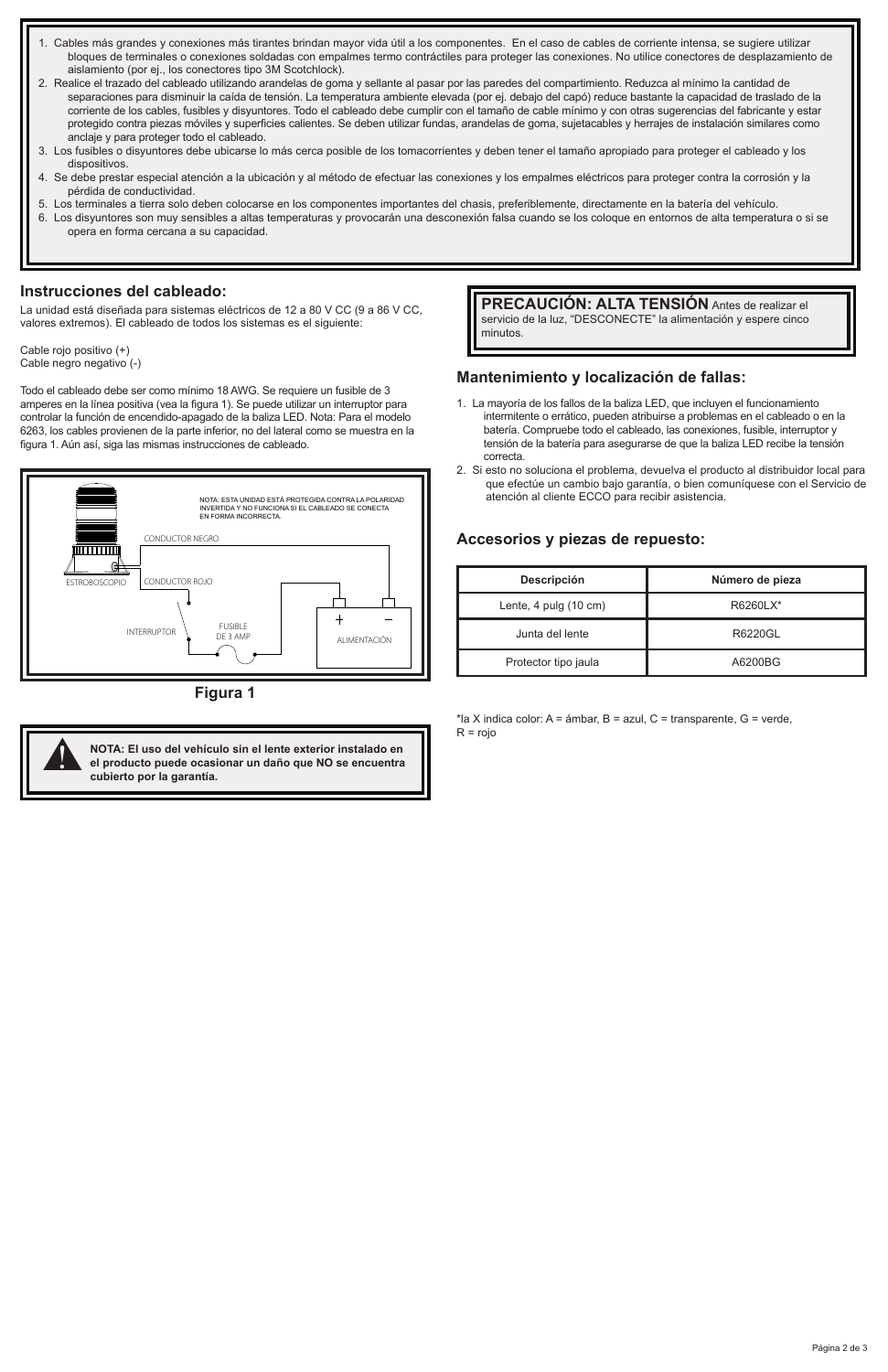Limitación de responsabilidad y garantía limitada del fabricante:

El fabricante garantiza que al momento de la compra, este producto cumple con las especificaciones del fabricante para el mismo (disponibles a pedido). El fabricante garantiza además que el presente producto está libre de defectos en sus materiales y en su fabricación. Esta garantía limitada se extiende durante sesenta (60) meses a partir de la fecha de la compra. Pueden aplicarse otras garantías. Para más información, comuníquese con el fabricante. El fabricante, a criterio propio, reparará o cambiará todo producto que determine como defectuoso y que esté sujeto a la presente garantía limitada.

EL DAÑO A LAS PIEZAS O PRODUCTOS QUE RESULTE DE LA MANIPULACIÓN INDEBIDA, ACCIDENTES, ABUSO, USO INDEBIDO, NEGLIGENCIA, MODIFICACIONES NO APROBADAS, INCENDIOS U OTROS PELIGROS, LA INSTALACIÓN O EL USO INCORRECTOS O LA FALTA DE MANTENIMIENTO CONFORME A LOS PROCEDIMIENTOS DE MANTENIMIENTO QUE SE ESTABLECEN EN LAS INSTRUCCIONES DE INSTALACIÓN Y USO DEL FABRICANTE, ANULA LA PRESENTE GARANTÍA LIMITADA.

LAS REPRESENTACIONES O DESCRIPCIONES ORALES DEL PRODUCTO QUE PUEDAN HABER SIDO REALIZADAS POR VENDEDORES, DISTRIBUIDORES, AGENTES U OTROS REPRESENTANTES DEL FABRICANTE NO CONSTITUYEN GARANTÍAS. ESTA GARANTÍA LIMITADA NO PODRÁ ENMENDARSE, MODIFICARSE NI AMPLIARSE EXCEPTO MEDIANTE UN ACUERDO ESCRITO FIRMADO POR UN REPRESENTANTE AUTORIZADO DEL FABRICANTE QUE HAGA REFERENCIA EN FORMA EXPRESA A ELLA.

Exclusión de otras garantías: EL FABRICANTE NO OTORGA NINGUNA OTRA GARANTÍA, EXPRESA O IMPLÍCITA. MEDIANTE LA PRESENTE, SE EXCLUYEN LAS GARANTÍAS IMPLÍCITAS DE COMERCIABILIDAD O APTITUD PARA UN PROPÓSITO EN PARTICULAR, QUE NO SE APLICARÁN AL PRODUCTO. EL ÚNICO Y EXCLUSIVO REMEDIO DEL COMPRADOR CON RESPECTO AL CONTRATO, DERECHOS POR DAÑOS O CUALQUIER OTRA TEORÍA CONTRA EL FABRICANTE RELACIONADA CON EL PRODUCTO Y SU USO SERÁ LA REPARACIÓN O EL REEMPLAZO DEL PRODUCTO SEGÚN SE DESCRIBE ANTERIORMENTE.

Limitación de responsabilidad: EN EL CASO DE RESPONSABILIDAD POR DAÑOS QUE SURJAN DE LA PRESENTE GARANTÍA LIMITADA O POR CUALQUIER OTRO RECLAMO RELACIONADO CON LOS PRODUCTOS DEL FABRICANTE, CON LA RESPONSABILIDAD DEL FABRICANTE FRENTE A LOS DAÑOS, QUEDARÁ LIMITADA AL IMPORTE PAGADO POR EL PRODUCTO EN EL MOMENTO DE LA COMPRA ORIGINAL. EL FABRICANTE NO SERÁ RESPONSABLE, BAJO NINGÚN MOTIVO, POR EL LUCRO CESANTE, EL COSTO DE LA MANO DE OBRA NI DEL EQUIPO DE SUSTITUCIÓN, DAÑOS A LA PROPIEDAD NI POR OTROS DAÑOS ESPECIALES, RESULTANTES O INDIRECTOS EN FUNCIÓN DE RECLAMOS POR INCUMPLIMIENTO CONTRACTUAL, INSTALACIÓN INAPROPIADA, NEGLIGENCIA U OTROS, INCLUSO SI EL FABRICANTE O UNO DE SUS REPRESENTANTES HUBIESE ANTICIPADO LA POSIBILIDAD DE DICHOS DAÑOS. EL FABRICANTE NO TENDRÁ NINGUNA OTRA OBLIGACIÓN O RESPONSABILIDAD RESPECTO DEL PRODUCTO O SU VENTA, OPERACIÓN Y USO NI SUPONE O AUTORIZA QUE SE SUPONGA TODA OTRA OBLIGACIÓN O RESPONSABILIDAD RELACIONADAS CON DICHO PRODUCTO.

Esta garantía limitada define los derechos legales específicos. Es posible que tenga otros derechos legales que varían de estado a estado. Algunos estados no permiten la exclusión o limitación de daños resultantes o indirectos.



833 West Diamond St Boise, Idaho 83705 Servicio al cliente EE.UU. 800.635.5900 Reino Unido +44 (0)113 237 5340 AUS +61 (0)3 63322444 ECCOESG.com

> An ECCO SAFETY GROUP™ Brand www.eccosafetygroup.com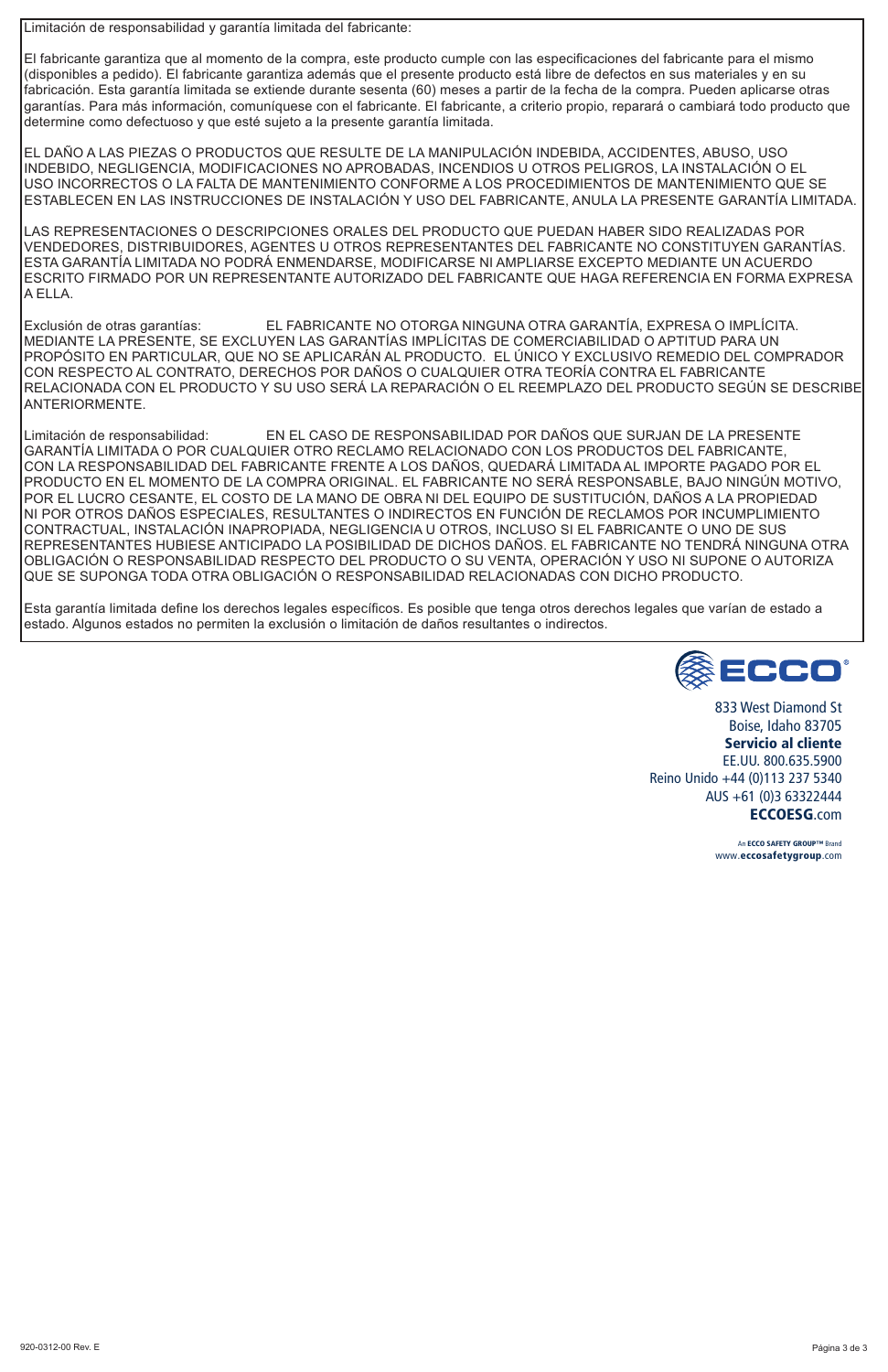

# **Instructions d'installation et Modèles 6262, 6263, 6267**

### ! **AVERTISSEMENT!**

**Le non-respect des recommandations d'installation ou d'utilisation du fabricant peut entraîner des matériels, de graves blessures et/ou votre mort et celle de ceux que vous cherchez à protéger!**

- **N'installez et/ou n'utilisez ce produit de sécurité que si vous avez lu et compris les informations de sécurité contenues dans ce manuel.**
- **1. Une bonne installation et une parfaite connaissance de l'utilisation, de l'entretien et de la maintenance des dispositifs d'avertissement d'urgence sont essentielles pour assurer votre sécurité et celle des personnes que vous cherchez à protéger.**
- **2. Faites preuve de prudence lorsque vous manipulez des connexions électriques.**
- Ce produit doit être correctement mis à la terre. Une mise à la terre inappropriée et/ou un court-circuitage des connexions électriques peuvent **entraîner des arcs électriques de haute intensité qui peuvent, à leur tour, provoquer**
- **des blessures et/ou de graves dommages au véhicule, notamment des incendies. 4. Un placement et une installation appropriés sont indispensables au bon fonctionnement de ce dispositif d'avertissement. Installez ce produit pour que les performances de sortie du système soient maximisées et que les contrôles soient à portée de main du conducteur pour lui permettre d'utiliser le système sans quitter des yeux la zone de travail.**
- **5. Ni l'installation de ce produit ni le passage des câbles ne doivent entraver le déploiement d'un coussin gonflable. L'équipement monté ou localisé dans la zone de déploiement d'un coussin gonflable peut réduire l'efficacité du coussin gonflable ou se transformer en projectile**  pouvant provoquer des blessures graves ou la mort. Reportez-vous au manuel de l'usager de la voiture pour connaître la zone de déploiement **du coussin gonflable. Il est de la responsabilité de l'utilisateur/l'opérateur de déterminer un emplacement de montage adapté, garantissant la sécurité de tous les passagers du véhicule en évitant particulièrement les zones de chocs potentiels au niveau de la tête.**
- **6. Pendant l'utilisation, il incombe au conducteur du véhicule de s'assurer que toutes les fonctions de ce produit sont parfaitement opérationnelles. Lors de l'utilisation, le conducteur du véhicule doit s'assurer que la projection du signal d'avertissement n'est pas bloquée par des composants du véhicule (p. ex., coffres ouverts ou portes de compartiment ouvertes), des personnes, des véhicules ou d'autres obstacles.**
- **7. L'utilisation de ce dispositif ou de tout autre dispositif d'avertissement ne garantit pas que tous les conducteurs verront le signal d'avertissement ni qu'ils agiront en conséquence. Ne tenez jamais la priorité pour acquise. Vous êtes tenu de vous assurer que vous pourrez agir en toute sécurité avant de vous engager dans une intersection, conduire en sens inverse de la circulation, réagir à une vitesse élevée ou marcher sur des voies de circulation ou autour d'elles.**
- **8. Cet équipement est conçu pour n'être utilisé que par du personnel autorisé. L'utilisateur est tenu de comprendre l'ensemble des lois concernant les dispositifs d'avertissement d'urgence, et de les respecter. L'utilisateur est donc tenu de vérifier toutes les réglementations et lois municipales, nationales et fédérales applicables. Le fabricant n'assume aucune responsabilité pour toute perte résultant de l'utilisation de ce dispositif d'avertissement.**

### **Caractéristiques techniques :**

| Dimensions:<br>x 4,93 po. (H) | 6262X, 6263X | 3,84 po. (P) x 2,82 po. (I) |
|-------------------------------|--------------|-----------------------------|
|                               | 6267X        | 2,80 po. dia x 5,80 po.     |
| Poids:                        | 6262X, 6263X | $0.8$ lb.                   |
|                               | 6267X        | $0.8$ lb.                   |
| Appel de courant :            |              | 0,5 Amp max. (à +12,8 VCC)  |

#### **Installation et montage :**

#### **Montage sur tuyau :**

Retirez avec soin le phare DEL de son emballage. Assurez-vous que l'unité n'a pas été abîmée dans le transport. Si vous repérez un dommage, contactez la société de transport ou ECCO. N'utilisez pas de pièces cassées ou abîmées. Enfilez-le sur un raccord femelle NPT (tuyau) 12,7 mm (½ po.). Ne serrez pas trop.

#### **Montage encastré :**

Placez l'unité à l'emplacement souhaité sur une surface de montage plane, et en vous aidant de la base, marquez les emplacements des deux orifices de montage. Percez les trous de fixation avec une perceuse de 7/32 po. (0,219 po.). Percez un troisième trou à l'extérieur de la base pour qu'il serve d'orifice d'accès des câbles. Installez l'unité avec le matériel n° 10.



Attention : Lorsque vous percez un trou dans une surface Attention : Lorsque vous percez un trou dans une surface<br>de véhicule, assurez-vous que cette zone est exempte de fils électriques, de canalisations d'essence, de garniture souple, etc. qui pourraient être endommagés.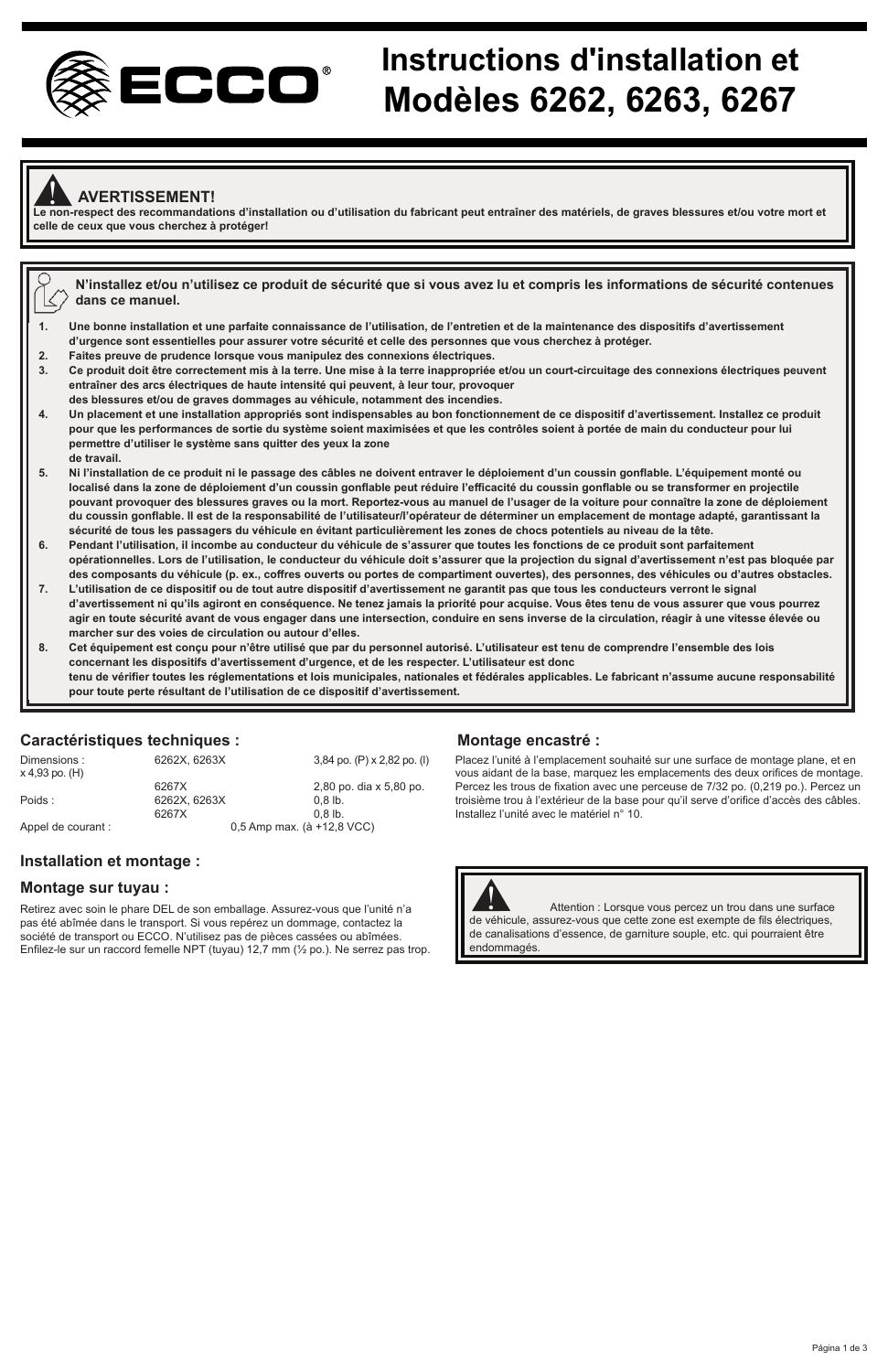- De grands fils et des raccordements solides prolongeront la vie utile des composants. Pour les fils à haute intensité, il est fortement recommandé d'utiliser des blocs de jonction ou des raccords soudés avec une gaine rétractable pour protéger les raccordements. N'utilisez pas de connecteurs de déplacement d'isolation (p.ex. connecteurs de type Scotchlock 3M).
- 2. Passez le câblage en utilisant des œillets et un matériau d'étanchéité lorsque vous passez par les parois du compartiment. Réduire le nombre d'épissures pour réduire la chute de tension. Les températures ambiantes élevées (p.ex. sous le capot) réduiront considérablement la capacité de charge de courant des fils, des fusibles et des disjoncteurs. Tout le câblage doit être conforme à la taille minimale de fil et aux autres recommandations du fabricant et protégé des pièces mobiles et des surfaces chaudes. Utilisez des câblages pré-assemblés, des œillets, des attaches de câbles et des matériaux d'installation similaires pour fixer et protéger le câblage.
- 3. Les fusibles ou disjoncteurs doivent être aussi proches que possible des points de prise de force et correctement dimensionnés pour protéger le câblage et les dispositifs.
- 4. Faites particulièrement attention à l'emplacement et à la méthode relative aux raccordements électriques et aux épissures pour protéger ces points de la corrosion et de la perte de conductivité.
- 5. Les raccords de mise à la terre ne doivent être faits que sur des composants de châssis substantiels, de préférence directement sur la batterie du véhicule.
- 6. Les disjoncteurs sont très sensibles aux températures élevées et provoquent des « déclenchements intempestifs » lorsqu'ils sont installés dans des environnements chauds ou utilisés près de leur capacité.

#### **Instructions de câblage :**

L'unité est conçue pour les systèmes électriques de 12 à 80 VCC (valeurs extrêmes de 9 à 86 VCC). Le câblage de tous les systèmes est :

Fil rouge positif (+) Fil noir négatif (-)

Tous les câblages doivent être d'un minimum de 18 AWG. Un fusible 3 ampères est requis sur la ligne positive (voir figure 1). Il est possible d'employer un interrupteur pour contrôler la fonction d'allumage et d'arrêt de la balise à DEL. Remarque : Pour le modèle 6263, les fils arrivent d'en bas et pas du côté comme c'est le cas sur la figure 1. Suivez tout de même les mêmes instructions de raccordement.





**ATTENTION : HAUTE TENSION !** Avant l'entretien de la lampe, désactivez l'unité et attendez cinq minutes

#### **Maintenance et dépannage :**

- 1. La plupart des pannes de phare DEL, ce qui comprend les cas de fonctionnement intermittent ou irrégulier ainsi que les défauts de fonctionnement, peuvent être attribuées à des problèmes de raccordement ou de batterie. Vérifiez tous les câbles, les connexions, les fusibles, les interrupteurs et la tension de batterie pour vous assurer que la bonne tension atteint le phare DEL.
- 2. Si le problème persiste, renvoyez le produit à votre revendeur local pour le remplacer grâce à la garantie ou appelez le service client d'ECCO pour obtenir de l'assistance.

#### **Pièces de rechange et accessoires :**

| <b>Description</b>      | Numéro de pièce |
|-------------------------|-----------------|
| Lentille, 10 cm (4 po.) | R6260LX*        |
| Joint de lentille       | R6220GL         |
| Grille de protection    | A6200BG         |

\*où X indique la couleur : A = Ambre, B = Bleu, C = Transparent,  $G = Vert$ .  $R = Rouge$ 



**REMARQUE : Si vous faites fonctionner le véhicule sans la lentille externe installée sur le produit, vous** ! **causerez des dommages NON couverts par la garantie.**